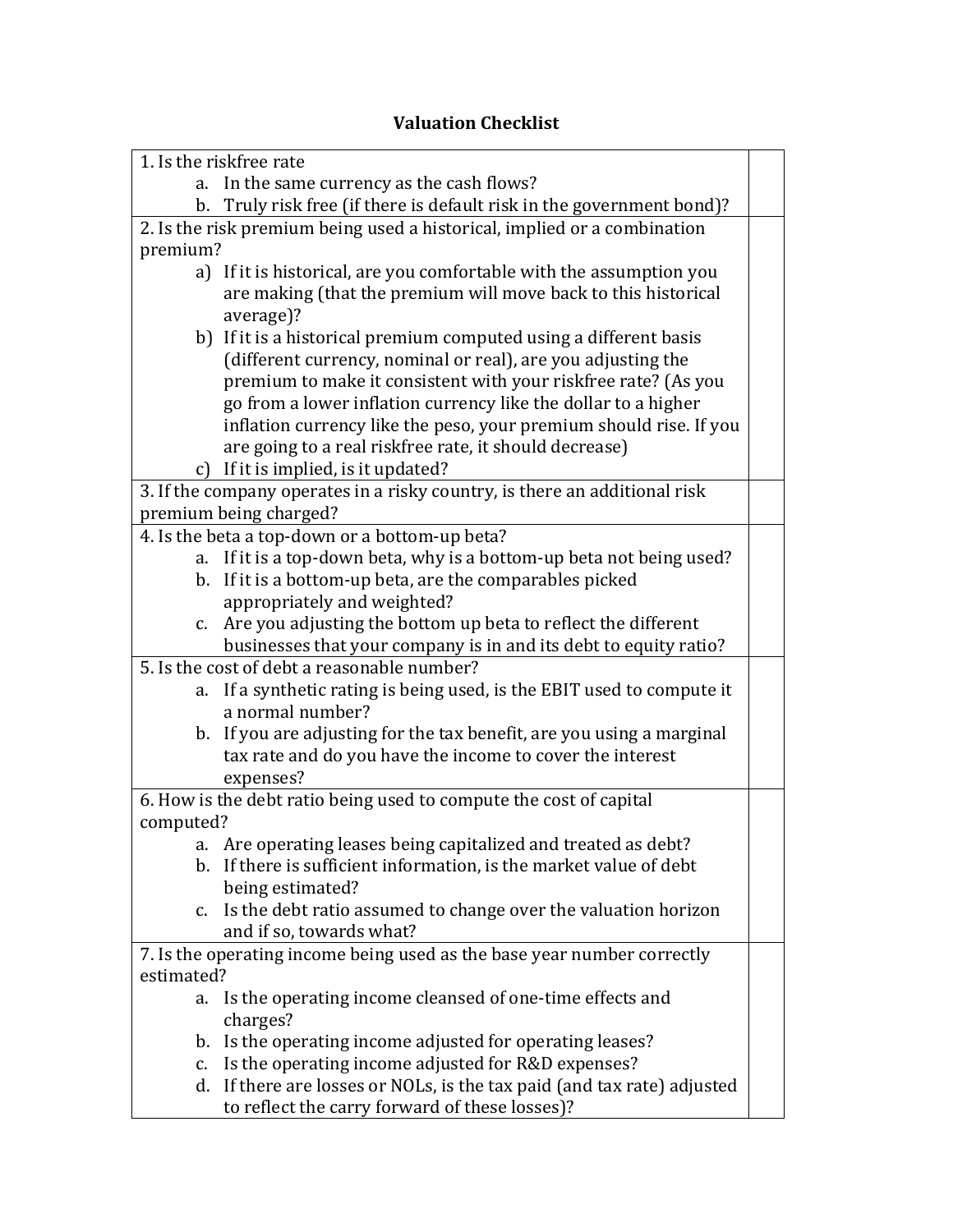| 8. If the operating income is negative, what is being done to make it |                                                                                                                                       |  |  |
|-----------------------------------------------------------------------|---------------------------------------------------------------------------------------------------------------------------------------|--|--|
| positive?                                                             |                                                                                                                                       |  |  |
| a.                                                                    | If it is being normalized, what is it being normalized towards?                                                                       |  |  |
|                                                                       | (industry average, past etc,)                                                                                                         |  |  |
|                                                                       | b. How soon is the operating income being normalized and is the                                                                       |  |  |
|                                                                       | period sufficient? (Is the current operating income being                                                                             |  |  |
|                                                                       | changed or is it being changed over time)                                                                                             |  |  |
|                                                                       | 9. Is the net capital expenditure being estimated appropriately?                                                                      |  |  |
| a.                                                                    | Are acquisitions and R&D being included in the capital                                                                                |  |  |
|                                                                       | expenditures?                                                                                                                         |  |  |
|                                                                       | b. If capital expenditures are a very high percent of depreciation, is<br>the difference being narrowed over the valuation period (by |  |  |
|                                                                       | setting growth in cap ex higher than the growth in                                                                                    |  |  |
|                                                                       | depreciation)?                                                                                                                        |  |  |
| c.                                                                    | Are the net capital expenditures consistent with the growth rate                                                                      |  |  |
|                                                                       | being used? (If you have high growth, you should generally see                                                                        |  |  |
|                                                                       | high net cap ex)                                                                                                                      |  |  |
|                                                                       | d. If the net capital expenditures during high growth are negative,                                                                   |  |  |
|                                                                       | what is the reason? (One reason may be that the firm has over                                                                         |  |  |
|                                                                       | invested in cap ex and will live off the fat)                                                                                         |  |  |
|                                                                       | 10. Is the working capital investment reasonable?                                                                                     |  |  |
| a.                                                                    | Is the working capital requirement being normalized (or is the last                                                                   |  |  |
|                                                                       | year's change just being forecast)?                                                                                                   |  |  |
|                                                                       | b. If the working capital is negative, what is the reason and can it                                                                  |  |  |
|                                                                       | continue to be negative?                                                                                                              |  |  |
|                                                                       | 11. How is the length of the growth period estimated and is it appropriate?                                                           |  |  |
| a.                                                                    | If a high growth phase is included, how long is it?                                                                                   |  |  |
| $\mathbf{b}$ .                                                        | If it is longer than 10 years, what is the barrier to entry or                                                                        |  |  |
|                                                                       | competitive advantage possessed by the firm?                                                                                          |  |  |
|                                                                       | 12. What is the growth rate during the high growth phase and how is it                                                                |  |  |
| estimated?                                                            |                                                                                                                                       |  |  |
|                                                                       | a. What is the fundamental growth rate, based upon current                                                                            |  |  |
|                                                                       | fundamentals?                                                                                                                         |  |  |
|                                                                       | b. Is there potential for growth from "efficiency"?                                                                                   |  |  |
| c.                                                                    | What is the actual growth rate used?                                                                                                  |  |  |
|                                                                       | d. What would need to happen to the fundamentals for the actual                                                                       |  |  |
|                                                                       | growth rate to hold and is that assumption reasonable?                                                                                |  |  |
|                                                                       | 13. Stable Growth and Terminal Value assumptions                                                                                      |  |  |
| a.                                                                    | What is the stable growth rate? (If $>$ riskfree rate, why is it set<br>higher?)                                                      |  |  |
|                                                                       | b. Is the beta being adjusted towards $1(0.8-1.2)$ in stable growth?                                                                  |  |  |
| c.                                                                    | Is there sufficient reinvestment in the cash flow to generate                                                                         |  |  |
|                                                                       | growth?                                                                                                                               |  |  |
|                                                                       | d. Is there too much reinvestment for the estimated growth? (Is                                                                       |  |  |
|                                                                       | growth dropping, while net cap ex is left at current levels)                                                                          |  |  |
|                                                                       |                                                                                                                                       |  |  |